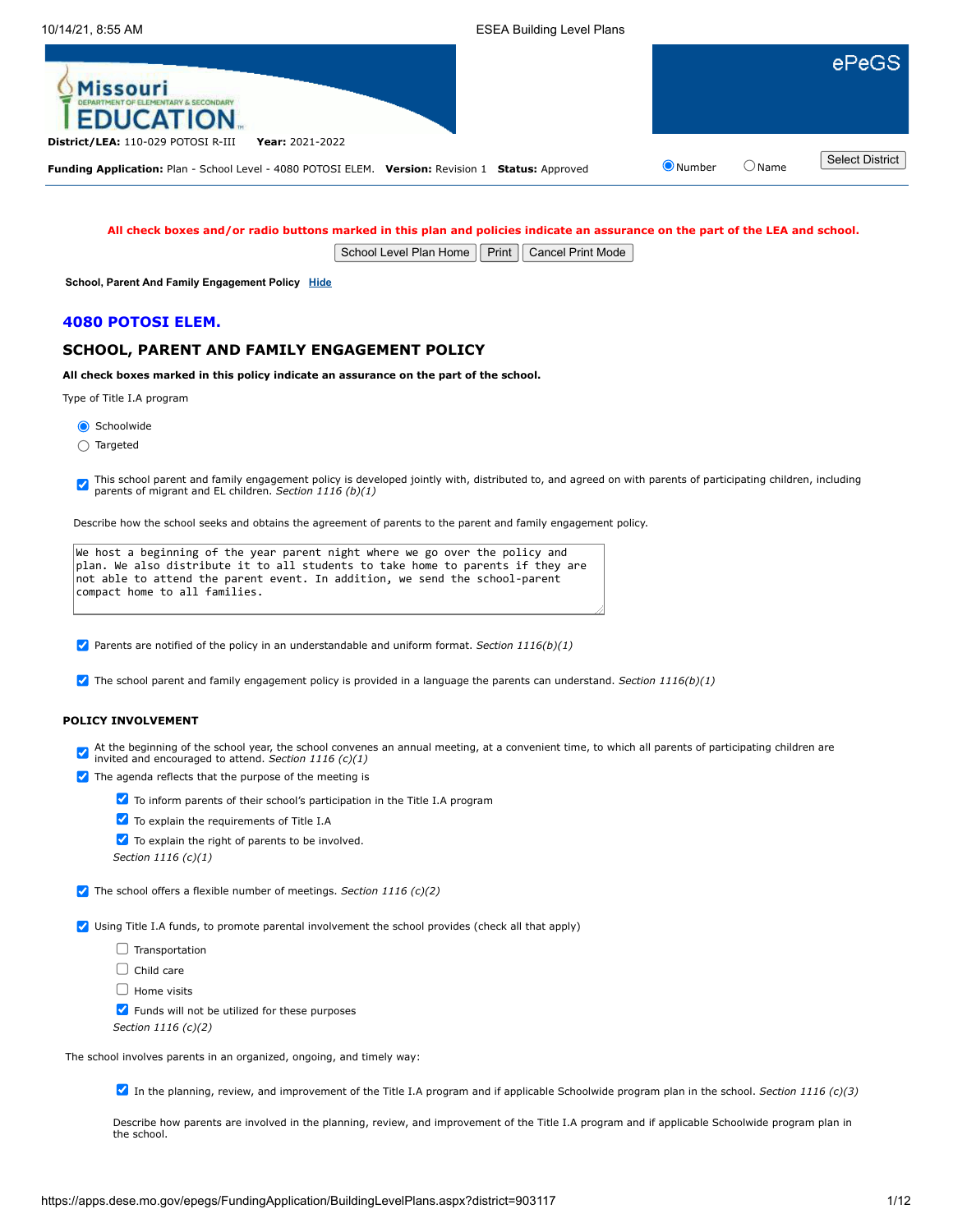| Parents are involved in a meeting at the beginning of the year. They are also                                                                                                                                                                                                                                                                                                            |
|------------------------------------------------------------------------------------------------------------------------------------------------------------------------------------------------------------------------------------------------------------------------------------------------------------------------------------------------------------------------------------------|
| given a survey at the end of the year and invited to a meeting where planning,                                                                                                                                                                                                                                                                                                           |
| review and improvement strategies are discussed and approved.                                                                                                                                                                                                                                                                                                                            |
| Meetings are held throughout the school year in order for the committee to review                                                                                                                                                                                                                                                                                                        |
| the Title I.A program as well as other federally funded programs. The committee<br>consists of parents, teachers, and administrators from each served building. All<br>parents are invited to attend through social media invitations, newsletters, and<br>flyers. After each family night, parents are surveyed. The data is reviewed<br>during the meetings to make necessary changes. |
|                                                                                                                                                                                                                                                                                                                                                                                          |

In the planning, review, and improvement of the school parent and family engagement policy. *Section 1116 (c)(3)*

Describe how parents are involved in the planning, review, and improvement of the school parent and family engagement policy.

Parents are involved in meetings to help guide the parent and family engagement policy. During the annual evaluation meetings, parents provide input through the surveys. Feedback from these surveys are reviewed, and the plan is reviewed based upon the suggestions. Copies of the policy are given to parents at the beginning of each year as well as posted on the school's homepage.

The school provides parents of participating children:

Timely information about the Title I.A programs. *Section 1116 (c)(4)(A)*

Describe plans to provide information about the Title I.A programs.

Open house, parent nights, parent teacher conferences, handbooks, flyers Information is provided during open house, parent nights, parent-teacher conferences, included in the handbooks, school website, and social media.

A description and explanation of the curriculum in use at the school, the forms of academic assessments that are used to measure progress, and the achievement levels of the MAP assessment.

*Section 1116 (c)(4)(B)*

Describe methods and plans to provide a description and explanation of the curriculum, academic assessments, and MAP achievement levels.

| We have an online curriculum where we are in the process of transferring and     |
|----------------------------------------------------------------------------------|
| updating to Google Drive. Once the transfer and revisions to curriculum are      |
| updated, we will provide an electronic link if parents want to review the        |
| curriculum. Assessments are discussed at parent / teacher conferences, sent home |
| with students, and opportunities are given for phone calls, e-mails, etc MAP     |
| reports are sent home with students and the results are communicated in a manner |
| parents can easily understand.                                                   |
|                                                                                  |

Opportunities, as appropriate, to participate in decisions relating to the education of their children. *Section 1116 (c)(4)(C)*

Responses to their suggestions as soon as possible. *Section 1116 (c)(4)(C)*

### **SHARED RESPONSIBILITY FOR HIGH STUDENT ACHIEVEMENT**

#### **School-Parent Compact**

The School-Parent Compact outlines how parents, the entire school staff, and students will share the responsibility for improved student academic achievement and the means by which the school and parents will build and develop a partnership to help children achieve the State's high standards. *Section 1116 (d)*

The school jointly develops with parents of Title I.A served children the school-parent compact.

The school-parent compact will

Describe the ways in which all parents will be responsible for supporting their children's learning. *Section 1116 (d)(1)*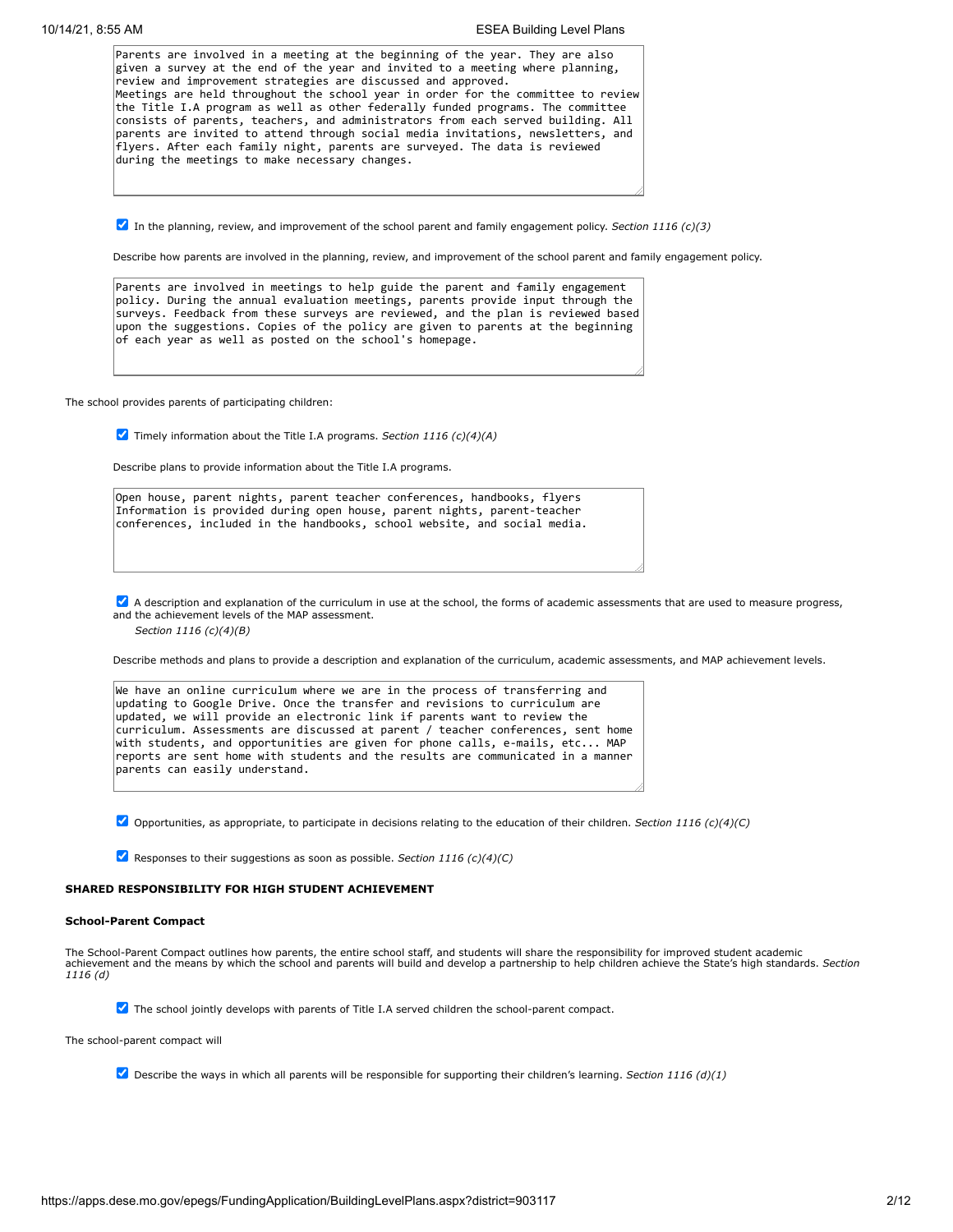\*Make sure my child is in school every day possible \*Check that homework is completed \*Monitor the amound of screen time my child has each day--TV, phone, computer, video games, etc \*Spend time with my child reading, playing and doing jobs together. \*Be aware of my child's extracurricular time and activities \*Stay informed \*Attend parent conferfences and other opportunities

Describe the school's responsibility to provide high-quality curriculum and instruction in a supportive and effective learning environment. *Section 1116 (d)(1)*

| *Provide high-quality curriculum, assessment, and instruction<br>*Hold parent-teacher conferences and give reports on student achievement<br>*Maintain a safe and positive school climate |  |
|-------------------------------------------------------------------------------------------------------------------------------------------------------------------------------------------|--|
| *Be accessible to parents                                                                                                                                                                 |  |
| *Retain highly qualified staff members                                                                                                                                                    |  |
| *Provide high-quality professional development to all staff members                                                                                                                       |  |
|                                                                                                                                                                                           |  |
|                                                                                                                                                                                           |  |
|                                                                                                                                                                                           |  |

Addresses the importance of communication between teachers and parents on an ongoing basis through, at a minimum

 $\blacktriangledown$  Conducting parent-teacher conferences at least annually, during which the compact shall be discussed

 $\blacktriangleright$  Issuing frequent reports to parents on their children's progress

Providing reasonable access to staff, opportunities to volunteer, and observation of classroom activities

Ensuring regular two-way, meaningful communication between family members and school staff, and, in a language that family members can understand

*Section 1116 (d)(2)(A) (B),(C),(D)*

### **BUILDING CAPACITY FOR INVOLVEMENT**

To ensure effective involvement of parents and to support a partnership among the school, parents, and the community to improve student academic achievement, the school

 $\triangledown$  Provides assistance to parents, as appropriate, in understanding

- o the Missouri Learning Standards,
- o the Missouri Assessment Program,
- o local assessments,
- o how to monitor a child's progress, and
- o how to work with educators to improve the achievement of their children.

*Section 1116 (e)(1)*

Describe plans to provide assistance.

| Teachers list the objectives on a weekly newsletter, use technological apps to                                 |  |
|----------------------------------------------------------------------------------------------------------------|--|
| display anchor charts / I Can statements, Google classroom, goal setting and data                              |  |
| binders, progress reports, report cards, powerschool, phone calls, meetings, and<br>parent/teacher conferences |  |
|                                                                                                                |  |

Provides materials and training to help parents work with their children to improve achievement. *Section 1116 (e)(2)*

Describe plans to provide materials and training.

We host opportunities for parents to come in to learn about the online programs available to them at home, the SIS program, and practice activities parents can do at home. For those students who are about to enter kindergarten, materials is provided during kindergarten registration that shows expectations for students upon entering kindergarten. Included in this pamphlet are strategies to help students if they are behind. Books are purchased for students throughout the school year, home libraries are created and sent home for all students, and book drives are sponsored with the school and community. Teachers will also provide parents with information on strategies to work with their child at each family event.

Educates teachers, specialized instructional support personnel, principals, and other school leaders, and other staff, with the assistance of parents,  $\blacktriangledown$ in the value and utility of contributions of parents, and in how to reach out to, communicate with, and work with parents as equal partners,<br>implement and coordinate parent programs, and build ties between parents and the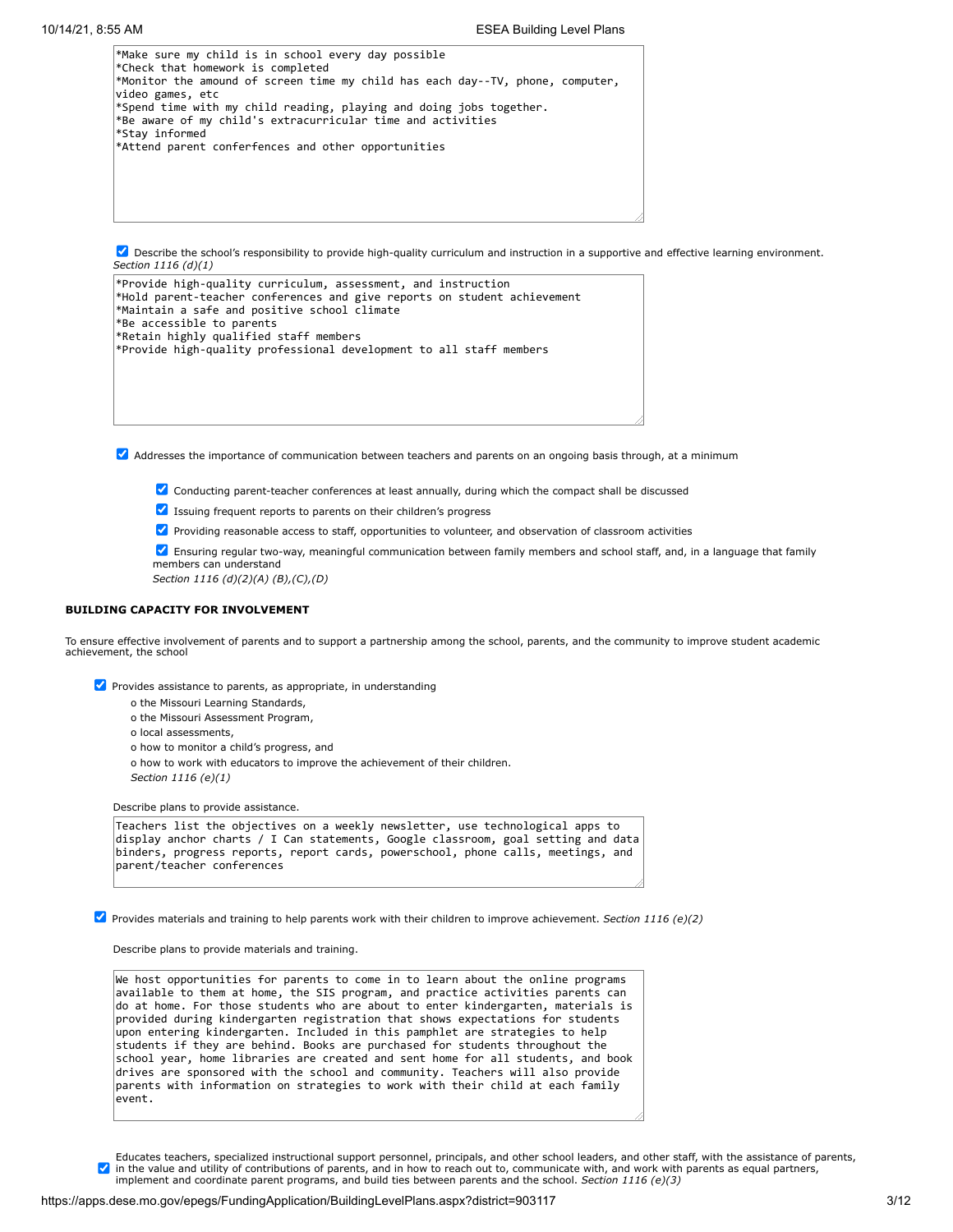Describe plans to educate school personnel regarding working with parents.

All staff members are trained through mentor / mentee program, new teacher orientation, grade level / content level meeting, faculty meetings, etc... where communication is a key focus of professional development.

To ensure effective involvement of parents and to support a partnership among the school, parents, and the community to improve student academic achievement, the school

To the extent feasible and appropriate, coordinates and integrates parent involvement programs and activities with other Federal, State, and local  $\overline{\mathcal{L}}$ programs, including public preschool programs, and conducts other activities, such as parent resource centers, that encourage and support parents<br>in more fully participating in the education of their children. *Section 111* 

Describe plans to coordinate and integrate.

| Parent nights, open house, parent/teacher conferences, newsletters, SIS program,<br>social media, flyers                                                 |
|----------------------------------------------------------------------------------------------------------------------------------------------------------|
| Prior to Kindergarten registration, all parents are invited to attend<br>"Kindergarten Round-Up". Activities are provided for the students while parents |
| attend an information meeting. The different stations include a tour of the                                                                              |
| building, SIS program introduction, meet teachers and staff, etc All parent                                                                              |
| involvement activities include all students within the building. Invitations are                                                                         |
| sent to the health department, Parents-as-Teachers, head start, local daycares                                                                           |

Ensures that information related to school and parent programs, meetings, and other activities is sent to the parents of participating children in a<br>format and in a language the parents can understand Castian 1116 (1)(5) format and, in a language the parents can understand. *Section 1116 (e)(5)*

Provides reasonable support for parental involvement activities under this section as parents may request. *Section 1116 (e)(14)*

#### **Optional additional assurances**

and preschools, etc...

To ensure effective involvement of parents and to support a partnership among the school, parents, and the community to improve student academic achievement, the school: (optional; check if applicable)

- Involves parents in the development of training for teachers, principals, and other educators to improve the effectiveness of parent involvement training. *Section 1116 (e)(6)*
- Provides necessary literacy training from Title I funds if the local educational agency has exhausted all other reasonably available sources of funding  $\blacktriangledown$ for literacy training. *Section 1116 (e)(7)*
- Pays reasonable and necessary expenses associated with local parental involvement activities, including transportation and child care costs, to  $\Box$ enable parents to participate in school-related meetings and training sessions. *Section 1116 (e)(8)*
- Trains parents to enhance the involvement of other parents. *Section 1116 (e)(9)*
- Arranges school meetings at a variety of times, or conducts in-home conferences between teachers or other educators, who work directly with<br>participating children, with parents who are unable to attend conferences at schoo Adopts and implements model approaches to improving parental involvement. *Section 1116 (e)(10)*
- May adopt and implement model approaches to improving parental involvement. *Section 1116 (e)(11)*
- Establishes a districtwide parent advisory council to provide advice on all matters related to parental involvement in Title I programs. *Section 1116 (e)(12)*
- May develop appropriate roles for community-based organizations and businesses in parent involvement activities. *Section 1116 (e)(13)*

### **ACCESSIBILITY**

In carrying out the parent and family engagement requirements of the Title I program, the school, to the extent practicable,

- $\blacktriangledown$  Provides opportunities for the informed participation of parents and family members, including:
	- Parent and family members who have limited English proficiency.
	- **Parent and family members with disabilities.**
	- $\blacktriangleright$  Parent and family members of migratory children.

Provides information and school reports in a format and, in a language parents understand. *Section 1116 (f)*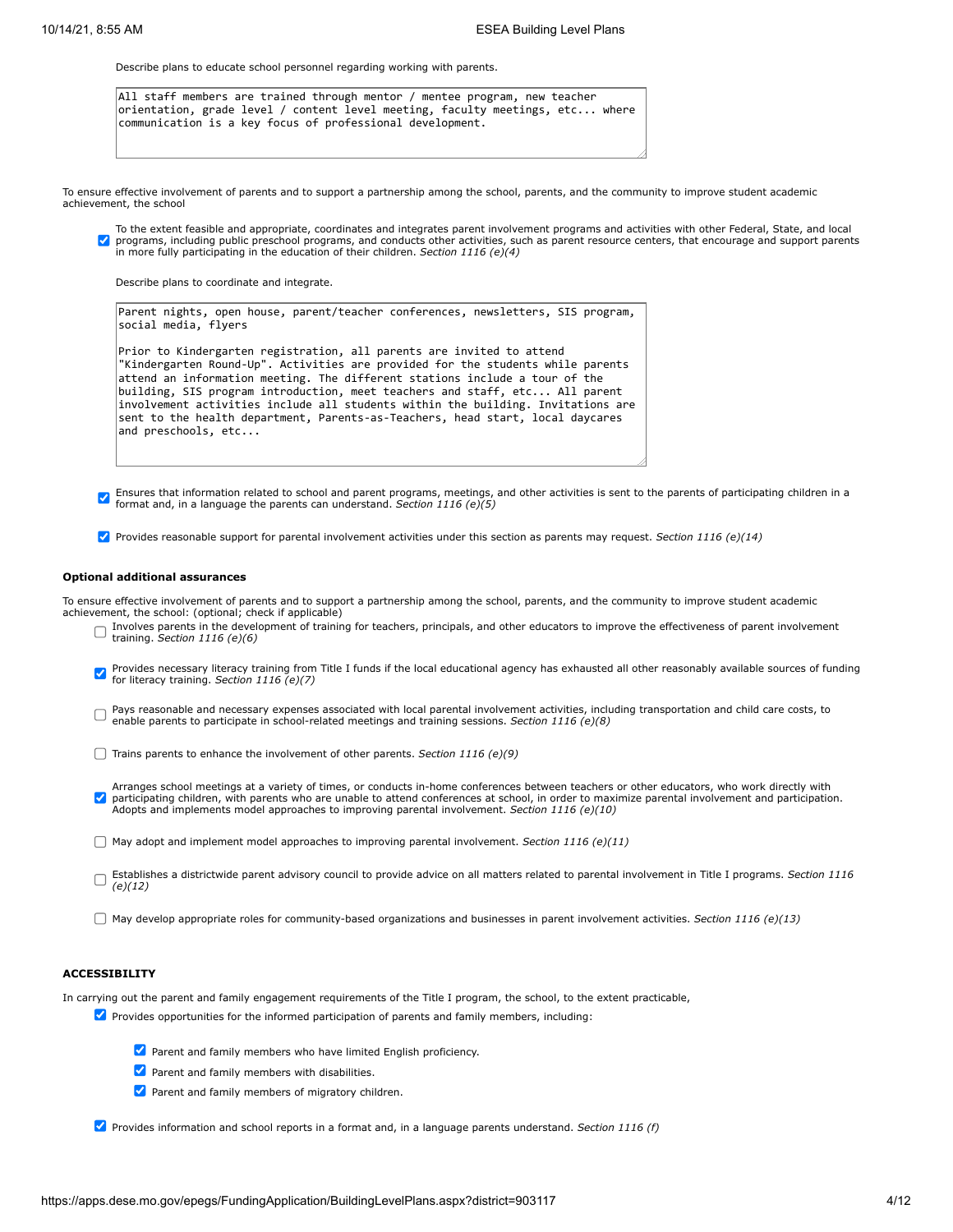$\left\| \cdot \right\|$ 

**Comprehensive Needs Assessment [Hide](javascript:__doPostBack()**

### **4080 POTOSI ELEM.**

## **COMPREHENSIVE NEEDS ASSESSMENT (school level)**

*Section 1114(b)(6)*

 $\blacktriangleright$  A comprehensive needs assessment of the entire school has been conducted.

**7** The needs assessment includes analysis of the achievement of students in relation to the Missouri Learning Standards.

Date of Needs Assessment

4/16/2021

## **NEEDS ASSESSMENT: SCHOOL PROFILE**

#### **Student Demographics**

The following data regarding **student demographics** has been collected, retained, and analyzed:

- Enrollment (Required)
- Grade level (Required)
- Ethnicity (Required)
- **Attendance (Required)**
- Mobility (Required)
- ◆ Socioeconomic status (Required)
- Discipline (Required)
- **V** Limited English Proficiency (Required)

Summarize the analysis of data regarding **student demographics**:

#### Strengths:

Potosi Elementary serves students in grade kindergarten through third grade. Discipline is not an issue. Staff has consistently been trained on serving low, socio-economic students. Tracking growth.

Weaknesses:

Monitoring and tracking the mobility of students, declining attendance rate

Indicate needs related to strengths and weaknesses:

High special eduation population that requires tier II and III instruction

### **Student Achievement**

The following data regarding **student achievement** has been collected, retained, and analyzed:

- MAP results by content area and grade level, including multi-year trends (required)
- MAP results by ESEA Annual Measurable Objective: comparative data showing performance of disadvantaged students against all other meaningful<br>categories of students in the school; comparison of performances of students in v

Completion rates: promotion/graduation rate, retention rates (if applicable)

Post-Secondary trends: students attending and/or completing post-secondary schools, students accepted in the armed forces (if applicable)

 $\blacktriangleright$  Other performance indicators used in analysis:

Diagnostic Testing (Reading Eggs, Math Seeds, Study Island, Exact Path); Common Formative Assessments; DRA2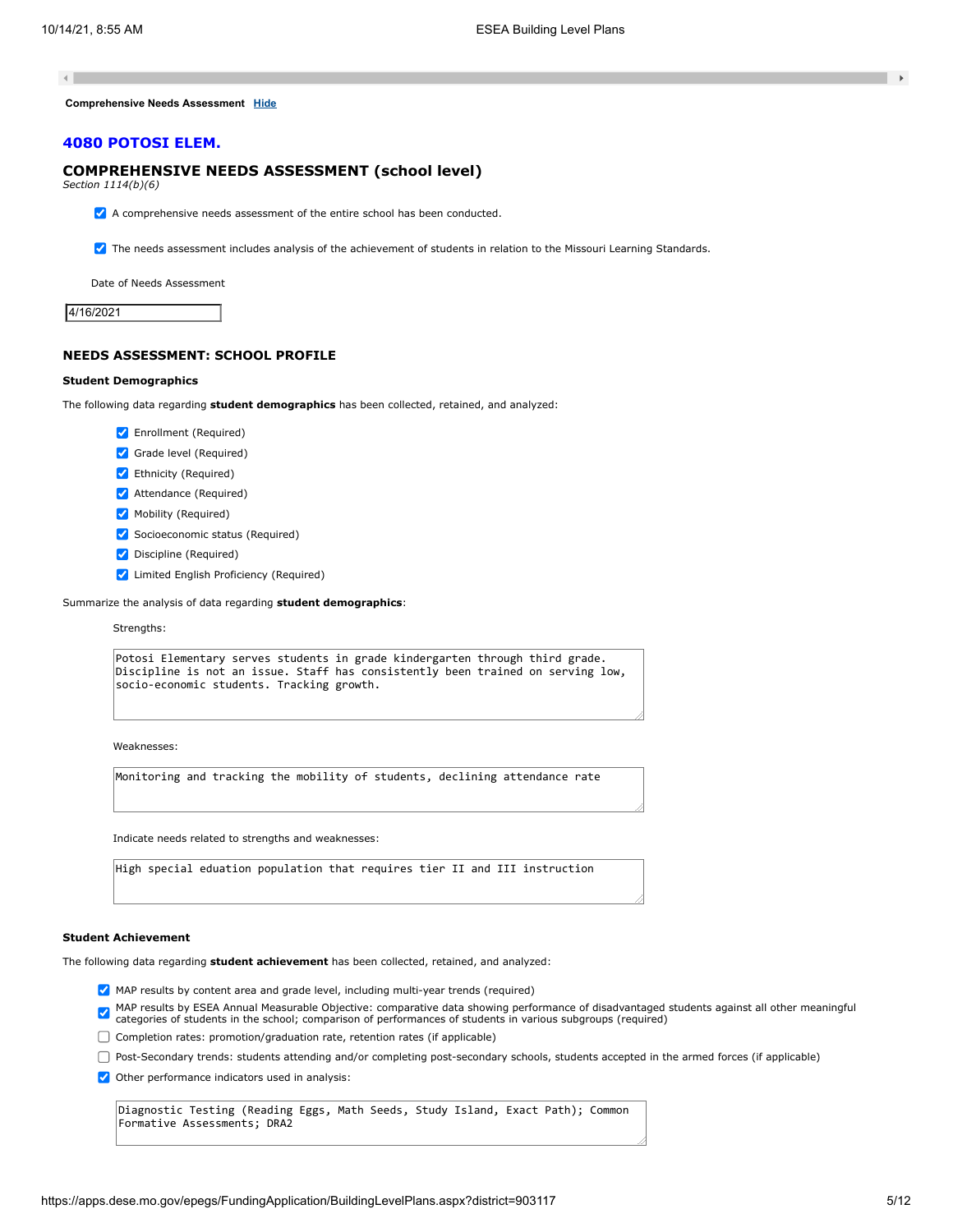Summarize the analysis of data regarding **student achievement**:

Strengths:

Increased awareness of rigor and expectations aligned to the MLS. Increased awareness of effective instructional practices. Staff has a data file that is kept for each student. Kindergarten and 3rd grade have shown the most consistent growth in both areas of math and ELA. Reading levels have increased with more students reading at or above grade level than previous years. MAP scores for both ELA and math have improved.

Weaknesses:

High number of basic and below basic scores, especially in our sped and at-risk population.

Indicate needs related to strengths and weaknesses:

Data based decision making to target specific student instructional needs. Additional training in core curriculum areas. Continue to maintain Title 1 staff for Reading/ELA and math to provide supplemental instruction to help maintain classroom size during core content learning. Additional time for staff to vertical team to help close the gaps in curriculum.

### **Curriculum and Instruction**

Data has been collected, retained, and analyzed regarding each of the following factors of **curriculum and instruction** at the school:

- **Z** Learning expectations
- Instructional program
- **V** Instructional materials
- Instructional technology
- Support personnel

Summarize the analysis of data regarding **curriculum and instruction**:

Strengths:

Assessment items are aligned to specific standards tied to instructional practices. Materials are purchased to supplement the curriculum, including technology. Title Teachers are scheduled to assist and support the classroom teachers. PD is given to increase the effectiveness of instruction.

Weaknesses:

Lack of higher-order thinking activities at all grade levels, vocabulary and spelling instruction, and number sense instruction in math. Provide more time for science and social studies activities with a focus on STEM.

Indicate needs related to strengths and weaknesses:

Onging professional deveopment, additional technology, increased supplies to meet the needs of the curriculum, smaller class sizes, STEM activities

### **High Quality Professional Staff**

Data has been collected, retained, and analyzed regarding each of the following factors of a **high quality professional staff**:

- Staff preparation
- Core courses taught by appropriately certified teachers
- Staff specialists and other support staff
- Staff demographics
- School administrators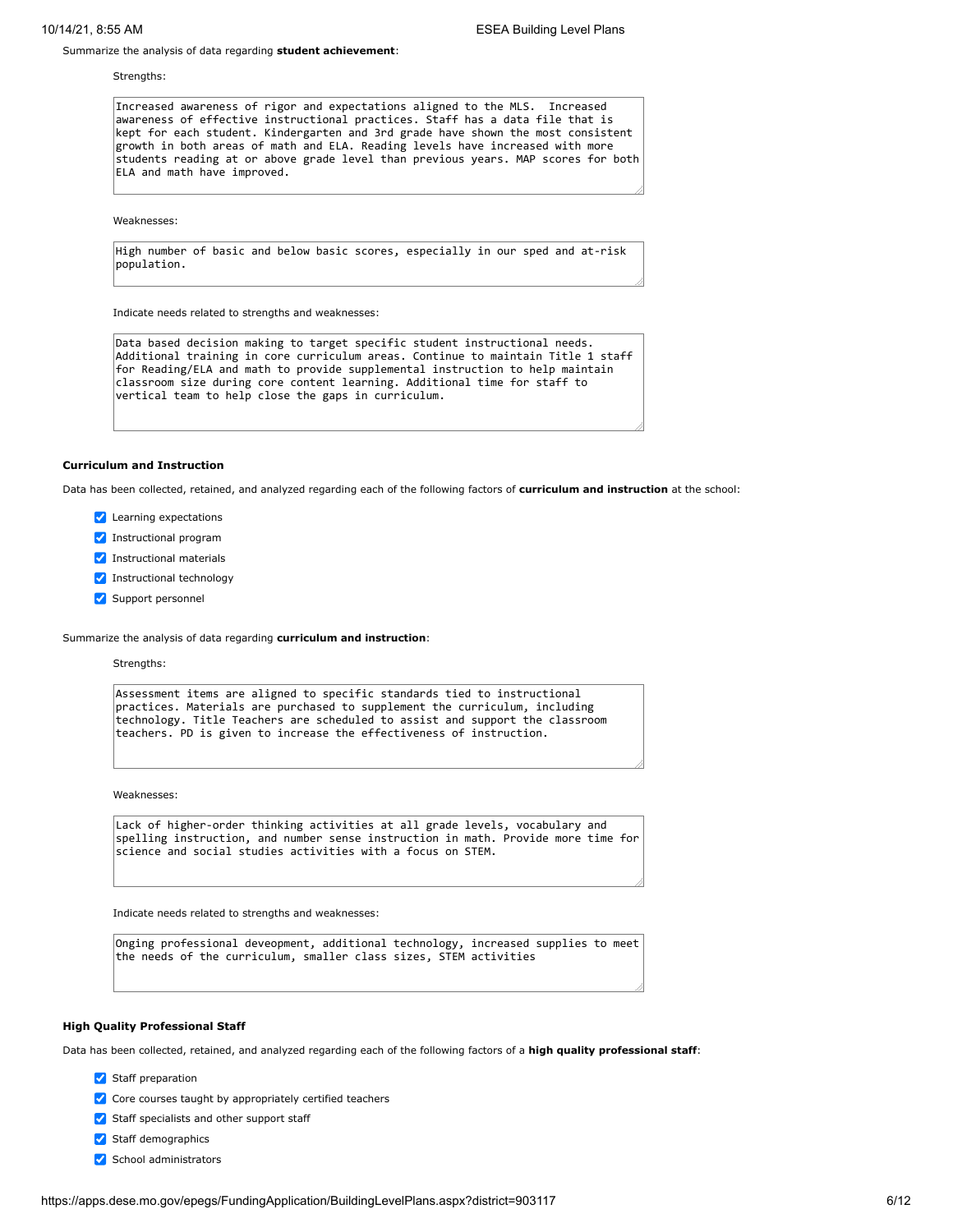### Summarize the analysis of data regarding **high quality professional staff**:

#### Strengths:

All teachers are certified in the areas they teach. Strong support system with Title 1 teachers.

#### Weaknesses:

```
Decrease in applicants for open postions. Provide additional professional
development for staff in science and social studies curriculum along with STEM
activities.
```
Indicate needs related to strengths and weaknesses:

```
We still desire to train our teachers in meaningful, researched based
professional development in the areas of reading, math, science, and social
studies.
```
### **Family and Community Engagement**

Data has been collected, retained, and analyzed regarding each of the following factors of **family and community engagement** at the school:

- **Parental involvement**
- Communication with parents
- **Policy Involvement**
- **Parent education**
- Support for special needs and underserved
- Health services

Summarize the analysis of data regarding **family and community engagement**:

#### Strengths:

Parent involvement opportunities are plentiful with engaging activities planned at each event. District has developed a partnership with a local organization that sends food home on weekends to identified students. District is working with community coalition to help prevent drug and alcohol abuse.

Weaknesses:

Find a way to help provide consistency with attendance at all activities. It appears the family night where federal programs is reviewed has the lowest attendance. Provide more mental health awareness.

Indicate needs related to strengths and weaknesses:

Continue to offer a variety of engagement activities during each family event. Keep seeking ways to increase attendance for all planned events. Provide training to students and staff on mental health awareness, poverty, and trauma

#### **School Context and Organization**

Data has been collected, retained, and analyzed regarding each of the following factors of **school context and organization** at the school:

- School mission/vision
- **Average class size**
- School climate
- Management and governance
- Student discipline policy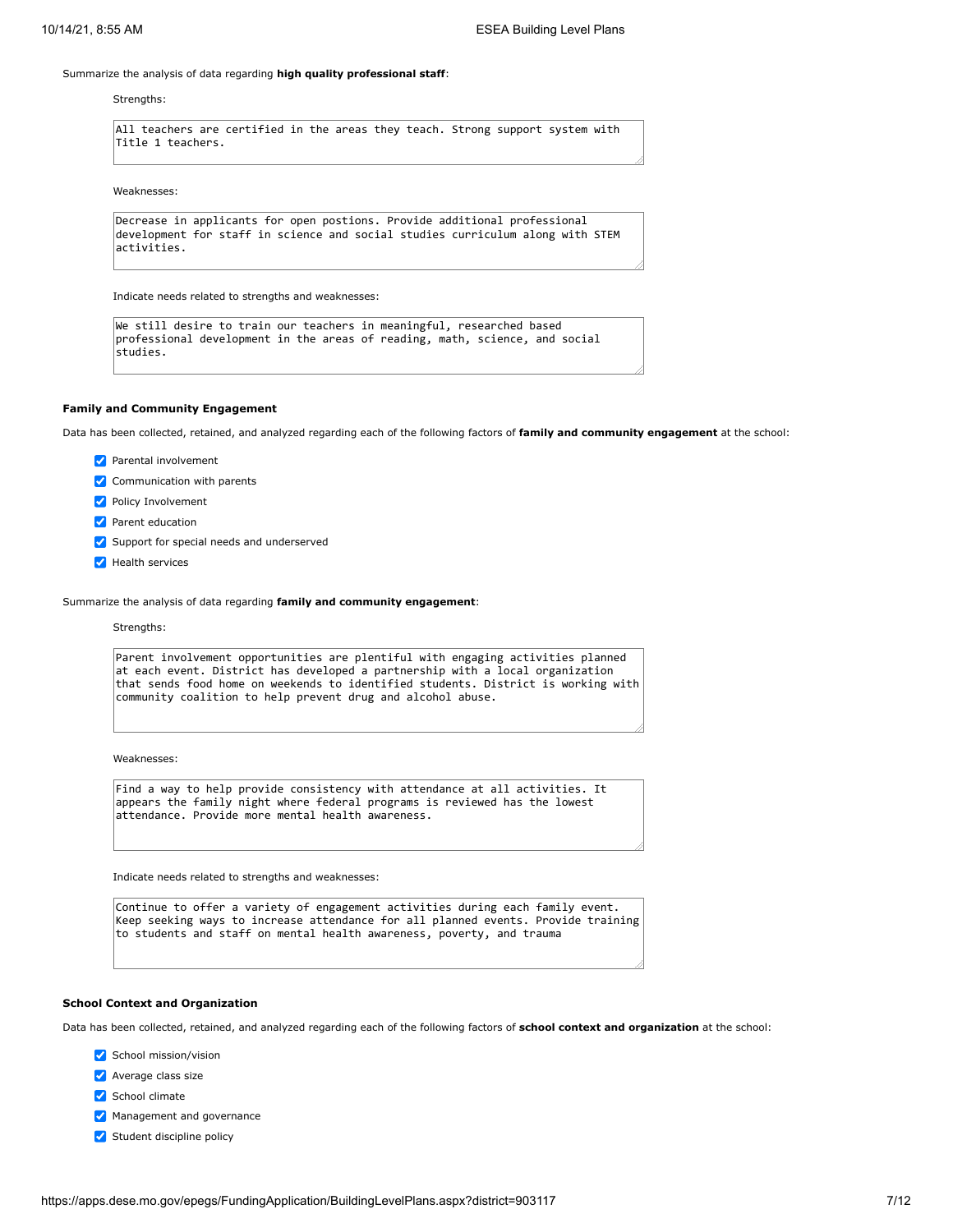Summarize the analysis of data regarding **school context and organization**:

Strengths:

School is recognized as a PLC Exemplary building. Mission and vision is posted throughout the building and on the website as well as social media. Positive school climate. Administrative and teaching team is stable.

Weaknesses:

Class sizes could be smaller, even though they are within the acceptable DESE standard range. Written smart goals specific to mission, vision, climate.

Indicate needs related to strengths and weaknesses:

Mental Health discipline strategies for students and staff.

### **NEEDS ASSESSMENT: IDENTIFYING PRIORITIES**

"In most schools, conducting a comprehensive needs assessment will result in the identification of a large number of issues that could be addressed to improve the achievement of students. However, no school should attempt to address every identified need in a single year. Most planning experts suggest that schools prioritize their major issues and address no more than three of the most important…" (Designing Schoolwide Programs Non-Regulatory Guidance, March 2006)

List and number, in order of priority, the critical needs identified in the school profile.

Prioritized needs

|   | Student achievement-specifically closing the gaps in Math and ELA<br>(grammar, vocabulary, and number sense) between second and third<br>grade to increase the number of students performing at the<br>proficient and advanced levels on 3rd grade MAP tests. |
|---|---------------------------------------------------------------------------------------------------------------------------------------------------------------------------------------------------------------------------------------------------------------|
|   | Increase instructional practices to increase effect size                                                                                                                                                                                                      |
|   | Increase materials available to students                                                                                                                                                                                                                      |
|   | Provide additional training/professional development opportunities<br>for teachers in Science, Social Studies, technology, reading, math,<br>and mental health care.                                                                                          |
| 5 | Increase technology to all students                                                                                                                                                                                                                           |

**Schoolwide Program [Hide](javascript:__doPostBack()**

## **4080 POTOSI ELEM.**

### **SCHOOLWIDE PROGRAM**

**All check boxes marked in this policy indicate an assurance on the part of the school.**

This Schoolwide Program Plan is developed with the involvement of parents and other members of the community to be served and individuals who will carry out the plan. *Section 1114 (b)(2)*

## **COORDINATION WITH OTHER FEDERAL, STATE, AND LOCAL PROGRAMS**

*Sections 1112(a)(1)(B), 1114(b)(5)*

This plan has been developed, if appropriate and applicable, in coordination with other Federal, State, and local services, resources, and programs.

Mark all programs that will be coordinated and integrated as part of the development of the Consolidated Federal Programs plan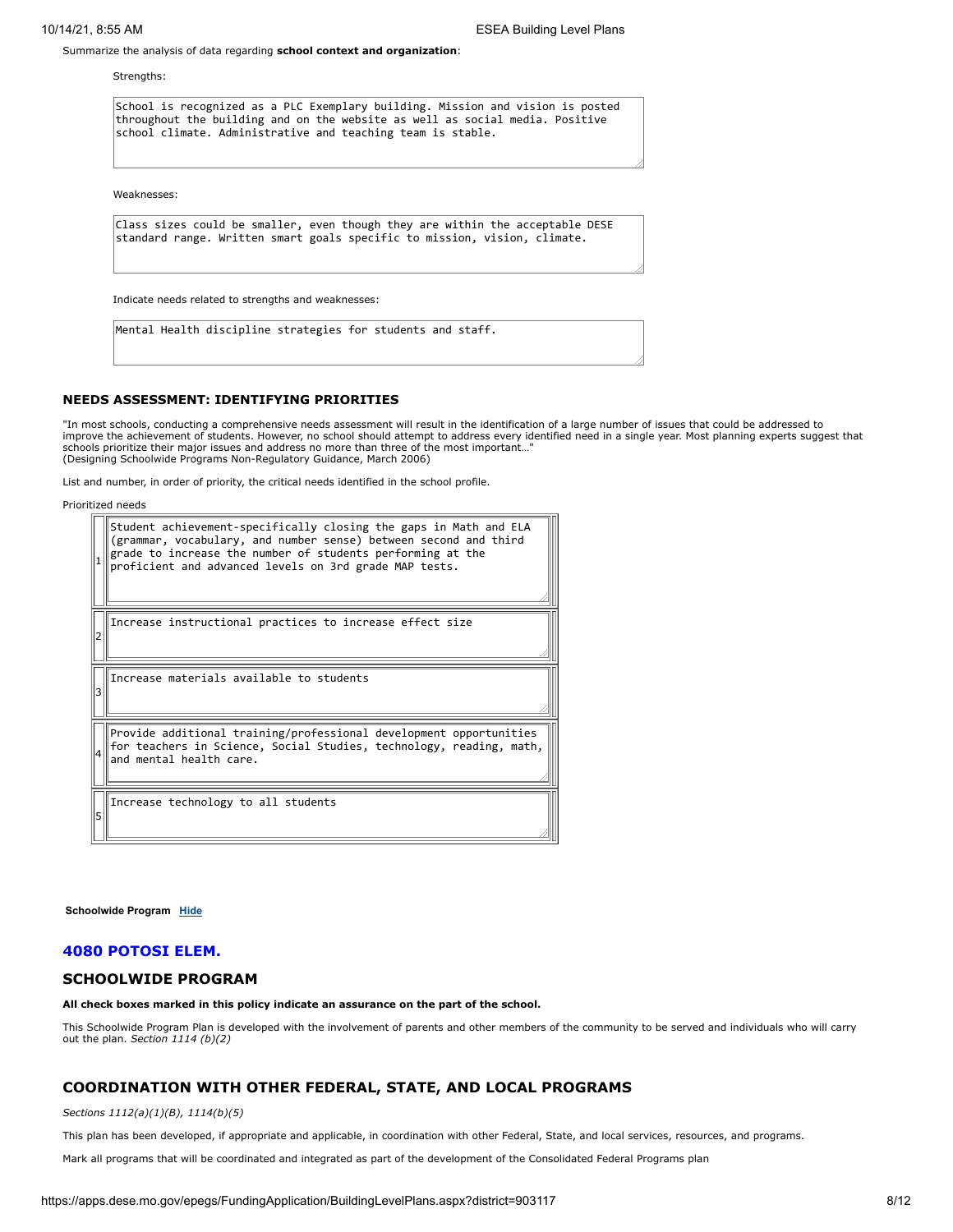## **STRATEGIES TO ADDRESS SCHOOL NEEDS** *Section 1114 (b)(7)(A)*

The following strategies will be implemented to address prioritized school needs: (check all that apply)

## **Supplemental instruction**

|                       | Subject areas and grade levels to be served (mark all that apply)                                                                                                                                                                        |  |
|-----------------------|------------------------------------------------------------------------------------------------------------------------------------------------------------------------------------------------------------------------------------------|--|
| Math                  | $\mathbb{K} \times \mathbf{1} \times \mathbf{2} \times \mathbf{3} \times \mathbf{4} \times \mathbf{5} \times \mathbf{6} \times \mathbf{7} \times \mathbf{8} \times \mathbf{9} \times \mathbf{10} \times \mathbf{1}$<br>$11 \cup 12 \cup$ |  |
| Reading               | $\mathbb{K} \ \Box$ 1 $\Box$ 2 $\Box$ 3 $\Box$ 4 $\Box$ 5 $\Box$ 6 $\Box$ 7 $\Box$ 8 $\Box$ 9 $\Box$ 10 $\Box$<br>$\mathbf{11} \mathbf{0} \mathbf{12} \mathbf{0}$                                                                        |  |
| English Language Arts | $\mathbb{K}$ $\mathbb{V}$ 1 $\mathbb{V}$ 2 $\mathbb{V}$ 3 $\mathbb{V}$ 4 $\Box$ 5 $\Box$ 6 $\Box$ 7 $\Box$ 8 $\Box$ 9 $\Box$ 10 $\Box$<br>$11 \cup 12 \cup$                                                                              |  |
| Science               | $\mathbb{K} \ \Box$ 1 $\Box$ 2 $\Box$ 3 $\Box$ 4 $\Box$ 5 $\Box$ 6 $\Box$ 7 $\Box$ 8 $\Box$ 9 $\Box$ 10 $\Box$<br>$111 \square 12 \square$                                                                                               |  |
| Other                 | $\mathbb{K} \ \Box$ 1 $\Box$ 2 $\Box$ 3 $\Box$ 4 $\Box$ 5 $\Box$ 6 $\Box$ 7 $\Box$ 8 $\Box$ 9 $\Box$ 10 $\Box$<br>$11 \cup 12 \cup$                                                                                                      |  |

Delivery of Title I funded supplemental instruction services

- $\Box$  Preschool
- Pull out/resource classroom
- Push in/regular classroom
- $\Box$  Summer School
- Tutoring (before-or-after-school)

 $\Box$  Other

| Instructional personnel                 |                 |                   |        |  |
|-----------------------------------------|-----------------|-------------------|--------|--|
|                                         | <b>Teachers</b> | Paraprofessionals | Others |  |
| Supplemental Reading                    |                 |                   |        |  |
| Supplemental English Language<br>  Arts |                 |                   |        |  |
| Supplemental Mathematics                |                 |                   |        |  |
| Supplemental Science                    |                 |                   |        |  |
| <b>Other</b>                            |                 |                   |        |  |

## **Class size reduction**

| Grade Levels                                                                                                                                                            |  |  |  |  |  |  |  |  |  |  | $\ $ K $\vee$ 1 $\vee$ 2 $\Box$ 3 $\Box$ 4 $\Box$ 5 $\Box$ 6 $\Box$ 7 $\Box$ 8 $\Box$ 9 $\Box$ 10 $\Box$ 11 $\Box$ 12 $\Box$ |
|-------------------------------------------------------------------------------------------------------------------------------------------------------------------------|--|--|--|--|--|--|--|--|--|--|------------------------------------------------------------------------------------------------------------------------------|
| $\Box$ Reading Instruction Only $\Vert$ K $\Box$ 1 $\Box$ 2 $\Box$ 3 $\Box$ 4 $\Box$ 5 $\Box$ 6 $\Box$ 7 $\Box$ 8 $\Box$ 9 $\Box$ 10 $\Box$ 11 $\Box$ 12 $\Box$ $\Vert$ |  |  |  |  |  |  |  |  |  |  |                                                                                                                              |
| $\Box$ Math Instruction Only $\ K \Box 1 \Box 2 \Box 3 \Box 4 \Box 5 \Box 6 \Box 7 \Box 8 \Box 9 \Box 10 \Box 11 \Box 12 \Box \ $                                       |  |  |  |  |  |  |  |  |  |  |                                                                                                                              |

## **Professional Learning Communities**

**Schoolwide Positive Behavior Support**

**K** Response to Intervention

**Other**

## The strategies will (mark all that apply)

Provide opportunities for all children, including subgroups of students, to meet the challenging Missouri Learning Standards.

Description of how strategy/strategies will provide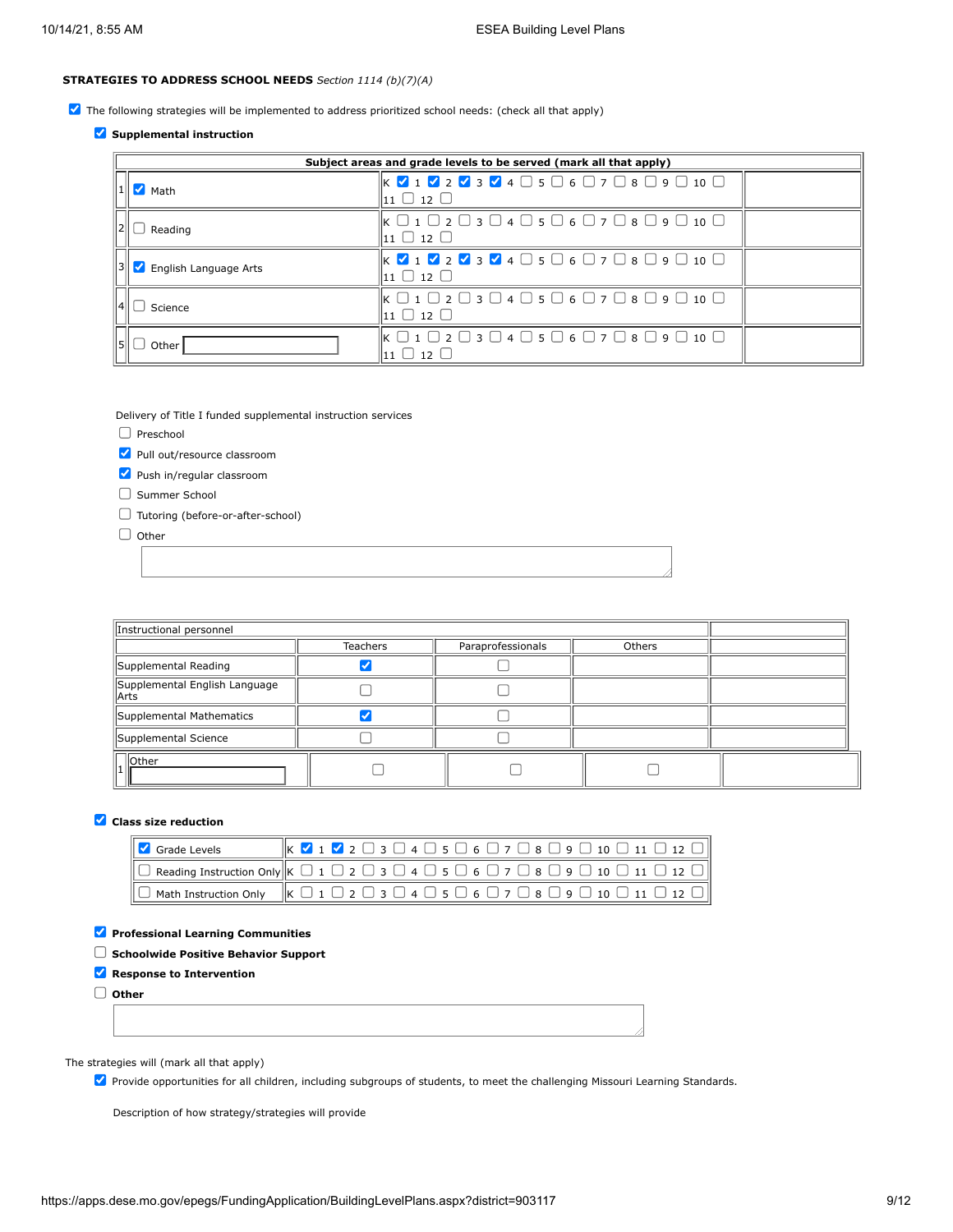| Students will work with the Title teachers in whole group and/or small group<br>instruction. In addition, title funds will be used to supplement instruction<br>through the purchase of materials and supplies and technology. This will be used<br>for remediation/intervention or enrichment.                                                                                                                                                                                         |
|-----------------------------------------------------------------------------------------------------------------------------------------------------------------------------------------------------------------------------------------------------------------------------------------------------------------------------------------------------------------------------------------------------------------------------------------------------------------------------------------|
| $\vee$ Use methods and instructional strategies that strengthen the academic program in the school.                                                                                                                                                                                                                                                                                                                                                                                     |
| Description of how strategy/strategies will strengthen                                                                                                                                                                                                                                                                                                                                                                                                                                  |
| Based on teacher evaluation data and formal/informal conversations, teachers do<br>not provide enough opportunities for students to engage in critical thinking<br>activities. Looking through the data, higher DOK questions show an area of<br>weakness for students through common formative assessments as well as on<br>summative assessments. Professional development will be provided to help staff<br>better understand how to support higher-order thinking in the classroom. |
| Increase the amount of learning time                                                                                                                                                                                                                                                                                                                                                                                                                                                    |
|                                                                                                                                                                                                                                                                                                                                                                                                                                                                                         |
| $\Box$ Extended school year<br>Before-and/or after-school programs                                                                                                                                                                                                                                                                                                                                                                                                                      |
| $\Box$ Summer program                                                                                                                                                                                                                                                                                                                                                                                                                                                                   |
| $\Box$ Other                                                                                                                                                                                                                                                                                                                                                                                                                                                                            |
|                                                                                                                                                                                                                                                                                                                                                                                                                                                                                         |
|                                                                                                                                                                                                                                                                                                                                                                                                                                                                                         |
| Help provide an enriched and accelerated curriculum                                                                                                                                                                                                                                                                                                                                                                                                                                     |
| Description of how strategy will provide                                                                                                                                                                                                                                                                                                                                                                                                                                                |
| Gifted program, RTI, differentiated instruction, pre/mid/post assessments built                                                                                                                                                                                                                                                                                                                                                                                                         |
| into units of study.                                                                                                                                                                                                                                                                                                                                                                                                                                                                    |
|                                                                                                                                                                                                                                                                                                                                                                                                                                                                                         |
|                                                                                                                                                                                                                                                                                                                                                                                                                                                                                         |
| Activities that address the needs of those at risk of not meeting the Missouri Learning Standards will include (mark all that apply)                                                                                                                                                                                                                                                                                                                                                    |
| Address the needs of all children in the school, but particularly the needs of those at risk of not meeting the Missouri Learning Standards                                                                                                                                                                                                                                                                                                                                             |
|                                                                                                                                                                                                                                                                                                                                                                                                                                                                                         |
| Description of how strategy/strategies will address                                                                                                                                                                                                                                                                                                                                                                                                                                     |
| Tutoring, intervention, small group instruction, effective instructional<br>practices, co-teach, data based decision making, effective collaboration among<br>sta††                                                                                                                                                                                                                                                                                                                     |
| Activities will (mark all that apply)                                                                                                                                                                                                                                                                                                                                                                                                                                                   |
| Improving students' skills outside the academic subject areas                                                                                                                                                                                                                                                                                                                                                                                                                           |
| Counseling                                                                                                                                                                                                                                                                                                                                                                                                                                                                              |
| $\Box$ School-based mental health programs                                                                                                                                                                                                                                                                                                                                                                                                                                              |
| Specialized instructional support services                                                                                                                                                                                                                                                                                                                                                                                                                                              |
| $\Box$ Mentoring services                                                                                                                                                                                                                                                                                                                                                                                                                                                               |
| $\vee$ Other                                                                                                                                                                                                                                                                                                                                                                                                                                                                            |
| The district will provide training for mental health awareness and continue in                                                                                                                                                                                                                                                                                                                                                                                                          |
| the process to become a Trauma-Informed School.                                                                                                                                                                                                                                                                                                                                                                                                                                         |
|                                                                                                                                                                                                                                                                                                                                                                                                                                                                                         |
| Helping students prepare for and become aware of opportunities for postsecondary education and the workforce                                                                                                                                                                                                                                                                                                                                                                            |
| $\Box$ Career/technical education programs                                                                                                                                                                                                                                                                                                                                                                                                                                              |
| $\Box$ Access to coursework to earn postsecondary credit                                                                                                                                                                                                                                                                                                                                                                                                                                |
|                                                                                                                                                                                                                                                                                                                                                                                                                                                                                         |
|                                                                                                                                                                                                                                                                                                                                                                                                                                                                                         |
| <b>Advanced Placement</b>                                                                                                                                                                                                                                                                                                                                                                                                                                                               |
| <b>International Baccalaureate</b>                                                                                                                                                                                                                                                                                                                                                                                                                                                      |
| $\Box$ Dual or concurrent enrollment<br>$\Box$ Early college high schools                                                                                                                                                                                                                                                                                                                                                                                                               |

 $\Box$  Other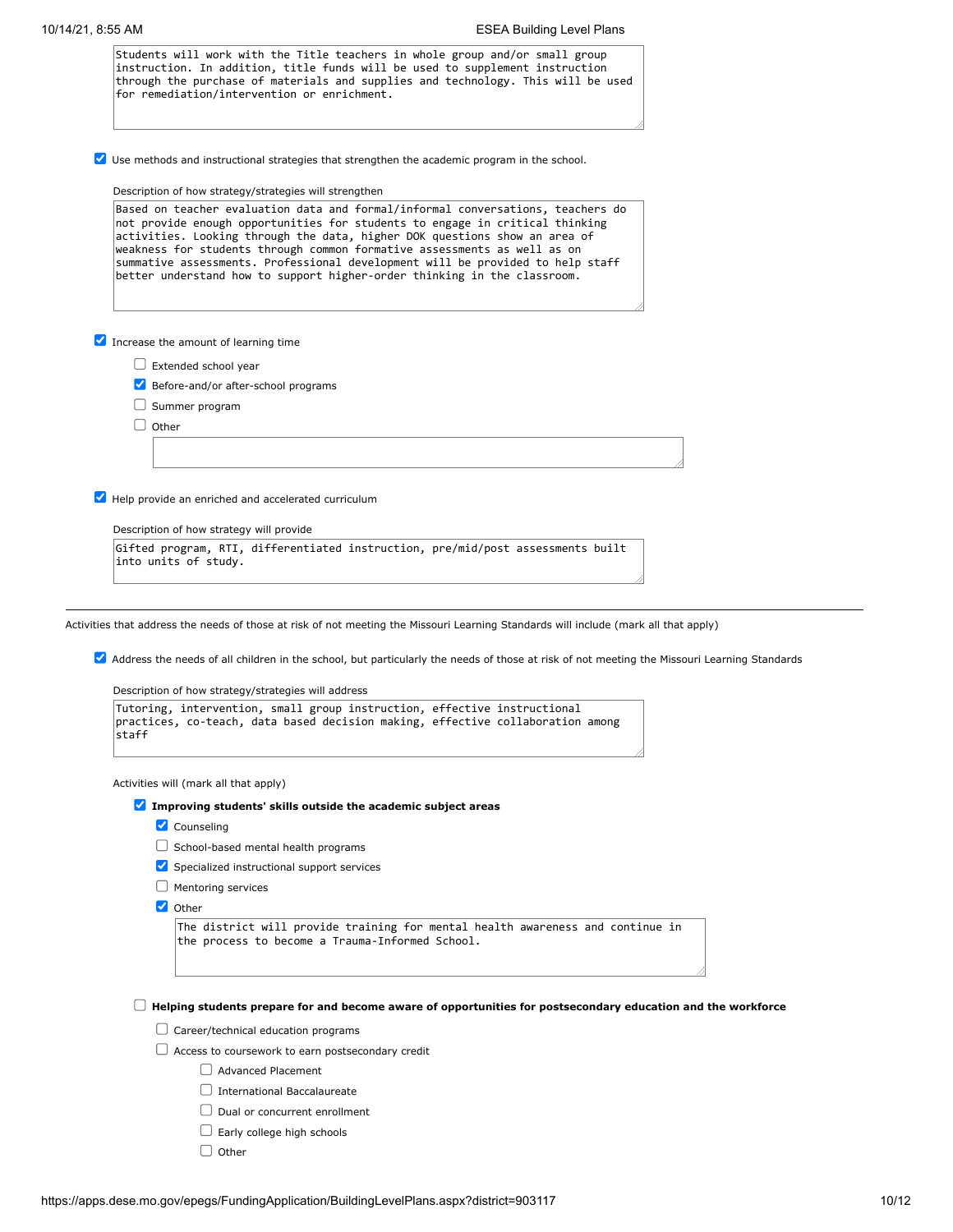**Implementing a schoolwide tiered model to prevent and address problem behavior, and early intervening services**

**Providing professional development and other activities for teachers, paraprofessionals, and other school personnel to improve instruction and use of data**

|  |  |  | Delivery of professional development services |  |
|--|--|--|-----------------------------------------------|--|
|--|--|--|-----------------------------------------------|--|

- $\Box$  Instructional coach
- **V** Teaching methods coach
- Third party contract
- $\Box$  Other

 $\triangledown$  Professional development activities that address the prioritized needs

Describe activities

| Professional development will be provided that supports intense curriculum,<br>assessment, and instruction focus. Critical thinking and problem solving will be       |
|-----------------------------------------------------------------------------------------------------------------------------------------------------------------------|
| an area of interest for staff as data indicates an area of weakness for the                                                                                           |
| elementary building. The staff will work closely with Missouri Reading Initiative<br>representatives to help teachers encourage students to become problem solvers as |
| well as math representatives from RPDC and Missouri Model to focus on<br>metacognition. Teachers will continue to revise curriculum based upon formative              |
| and summative data.                                                                                                                                                   |

**Recruiting and retaining effective teachers, particularly in high need subjects**

Describe activities

**Assisting preschool children in the transition from early childhood education programs to local elementary school programs**

Describe activities

## **SCHOOLWIDE POOL FUNDING**

*Section 1114 (b)(7)(B)*

 $\Box$  Funds for this program will be consolidated with other State, local and Federal programs.

Mark all program funds that will be consolidated in the schoolwide pool.

- $\Box$  Title I.A (required)
- $\Box$  State and Local Funds (required)
- $\Box$  Title I School Improvement (a)
- $\Box$  Title I.C Migrant
- $\Box$  Title I.D Delinquent
- $\Box$  Title II.A
- $\Box$  Title III EL
- $\Box$  Title III Immigrant
- $\Box$  Title IV.A
- $\Box$  Title V.B.
- $\Box$  School Improvement Grant (g) (SIG)
- $\Box$  Spec. Ed. State and Local Funds
- $\Box$  Spec. Ed. Part B Entitlement
- Perkins Basic Grant Postsecondary
- Perkins Basic Grant Secondary
- Workforce Innovation and Opportunity Act